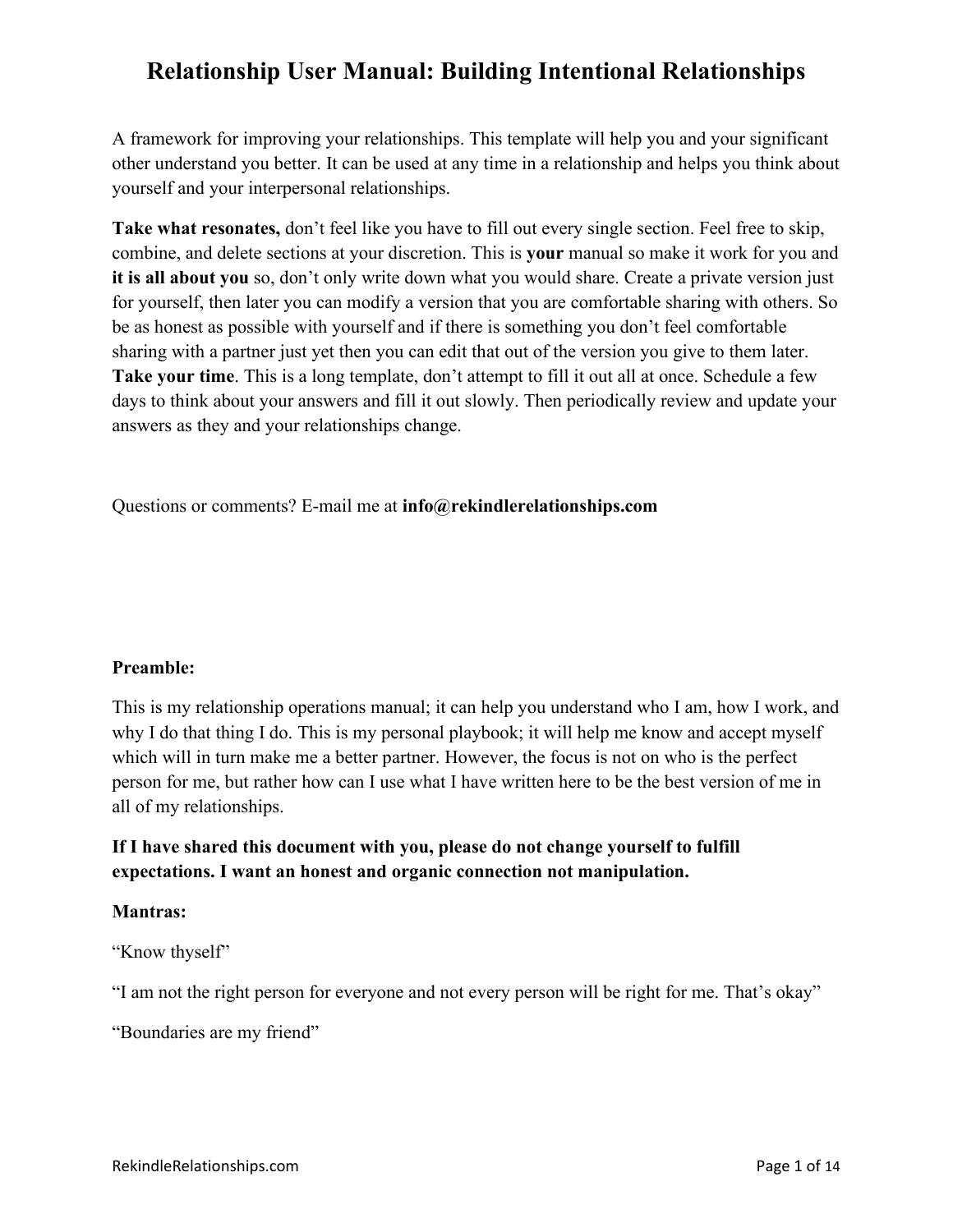#### THE BASICS

Upbringing:

Describe your family background, history, and upbringing. Explain your quirks and where you come from. Do you have any noteworthy strengths or triggers that you carry from your childhood? How were you raised?

Identity:

What identities do you use that people need to know in order to "get" you?

What labels do you use to identify yourself and how do you define those labels? (Gender expression, sexuality, culture etc.)

Personality:

Describe your personality and how others can expect you to behave.

How does your personality change in response to different situations?

Beliefs & Principles

What beliefs do you hold, or principles that you live by, are important for others to know? (religion, politics, ethics etc.)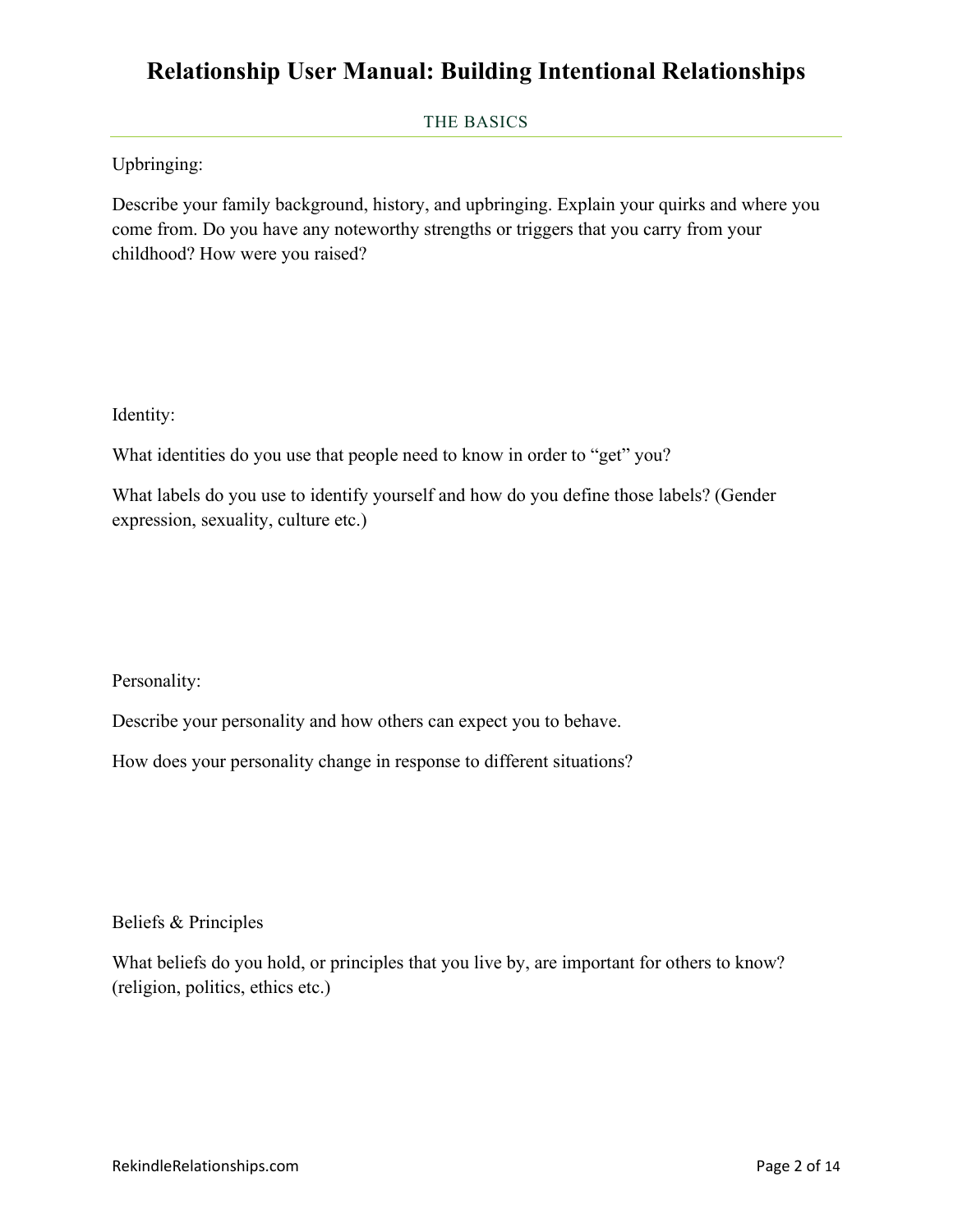#### PRIORITIES AND RESPONSIBILITIES

What are your current priorities in life?

What goals are you trying to achieve?

How much time/energy do you have left given your current responsibilities? (Work, kids, parents etc.)

Schedule:

What does your available time look like and how do you prioritize and allocate that time to others?

Do you live by your calendar or are you spontaneous and free flowing?

How much alone time do you need?

Hobbies & Free Time:

What do you enjoy doing in your free time? Any hobbies? Who do you enjoy spending it with?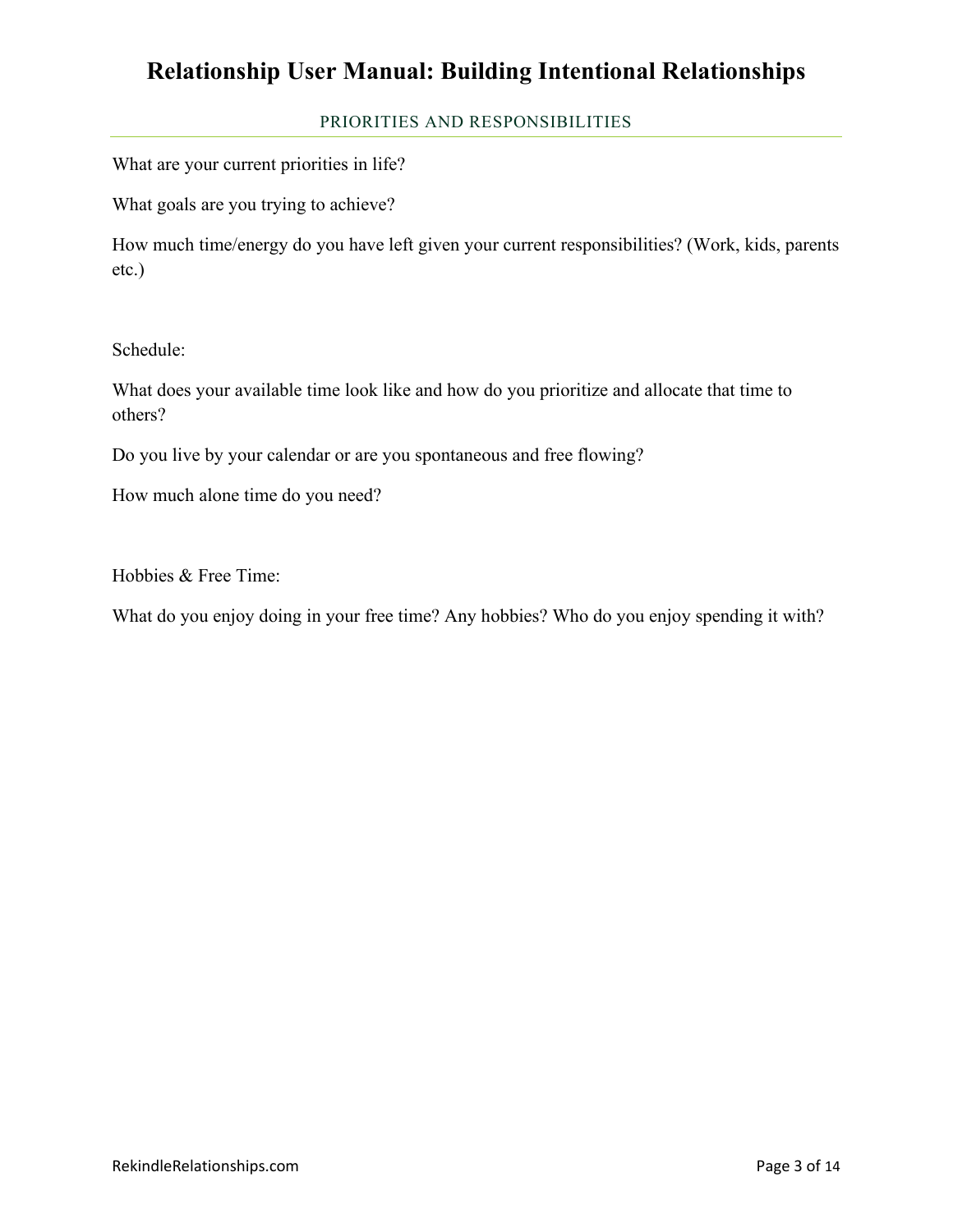### RELATIONSHIPS

Relationship goals and labels:

What are your existing relationships like?

What is your relationship with your family and friends?

Are you non-monogamous?

What makes a relationship different from a friendship?

Prior Relationships:

What significant past relationships should others know about?

What did you take away from those relationships, both good and bad, that you bring into your current relationships?

### POLYAMORY

What is your relationship dynamic with your significant other(s)? How do those relationships affect each other?

How do you handle STI's? When/how do you talk about those?

Testing frequency?

Limitations you know about?

Are you looking for a specific type of relationship? (a nesting partner? Someone to raise kids with? Marriage?)

How do you label your partners/loves/relationships? What do those labels mean to you?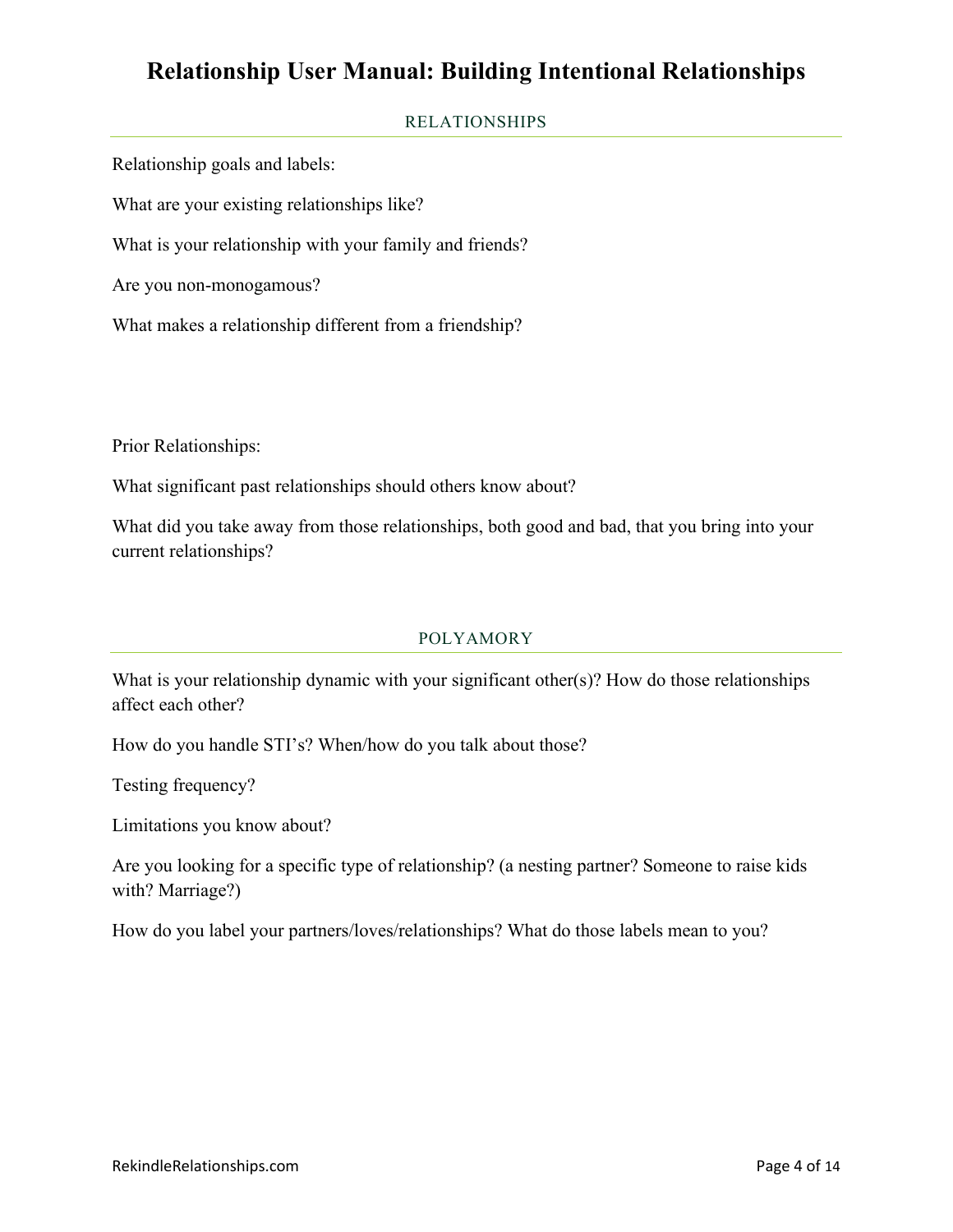### COMMUNICATION

What is your preferred way to communicate (in person, phone calls, text)?

Do you prefer communicating your thoughts & feelings verbally or in written form?

Frequency:

How often do you like to communicate? What times are particular good or bad?

Roles:

Does it matter who initiates the communication?

What does it mean to you when someone does or does not initiate communication often?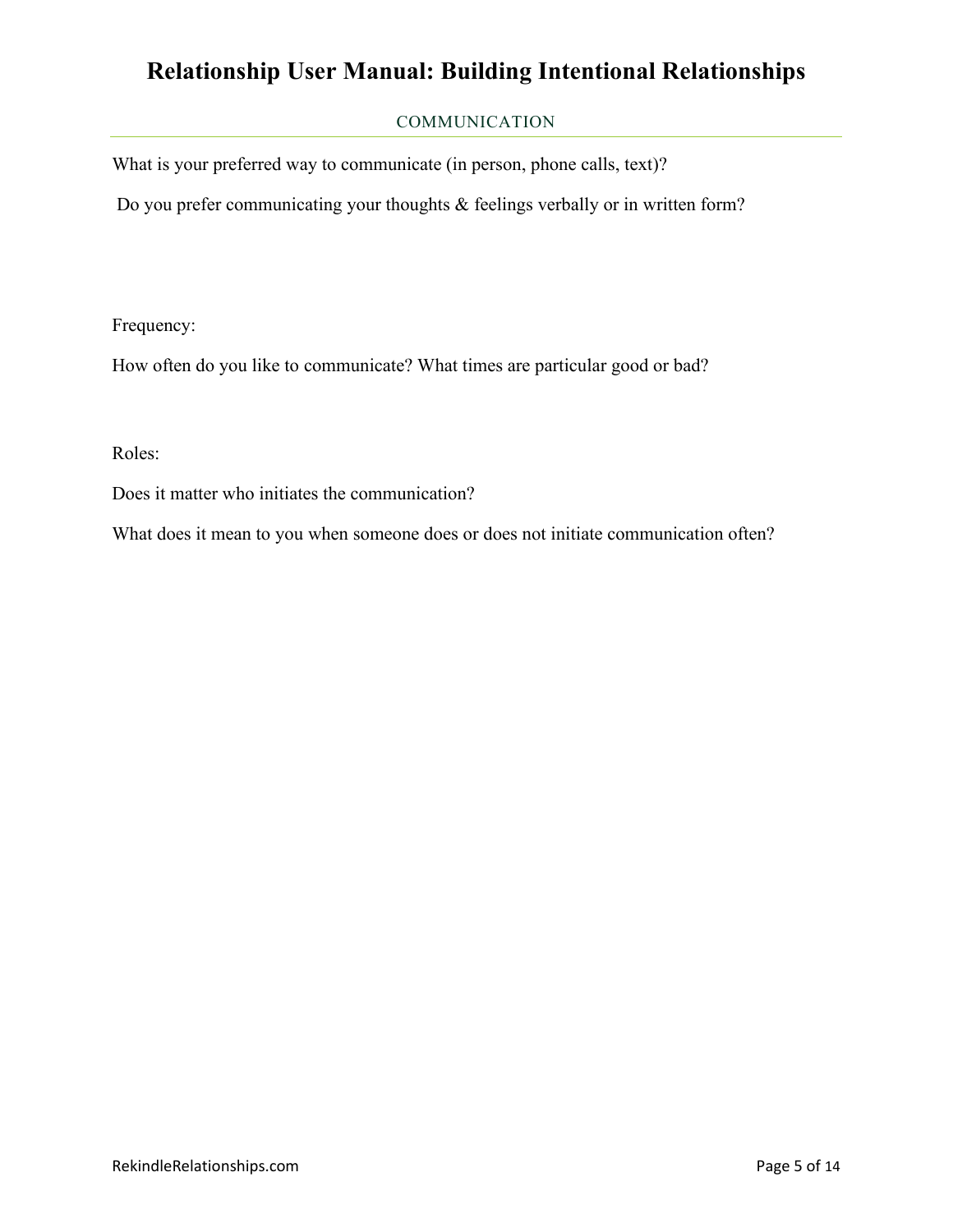### CONNECTION AND INTIMACY

How do you express that you care and how do you know that your partner cares?

What are the different ways you feel connection in your relationships?

Commitment:

How do you define commitment? What different types or levels exist for you? What behaviors or communication do you interpret as support or lack of support for those types?

Trust:

How do you define trust? What different types or levels exist for you?

What behaviors or communication do you interpret as support or lack of support for those types?

Respect:

How do you define respect in relationships?

Support:

How do you define support? What different types or levels exist for you?

What behaviors or communication do you interpret as support or lack of support for those types? Under what circumstances do you need certain types?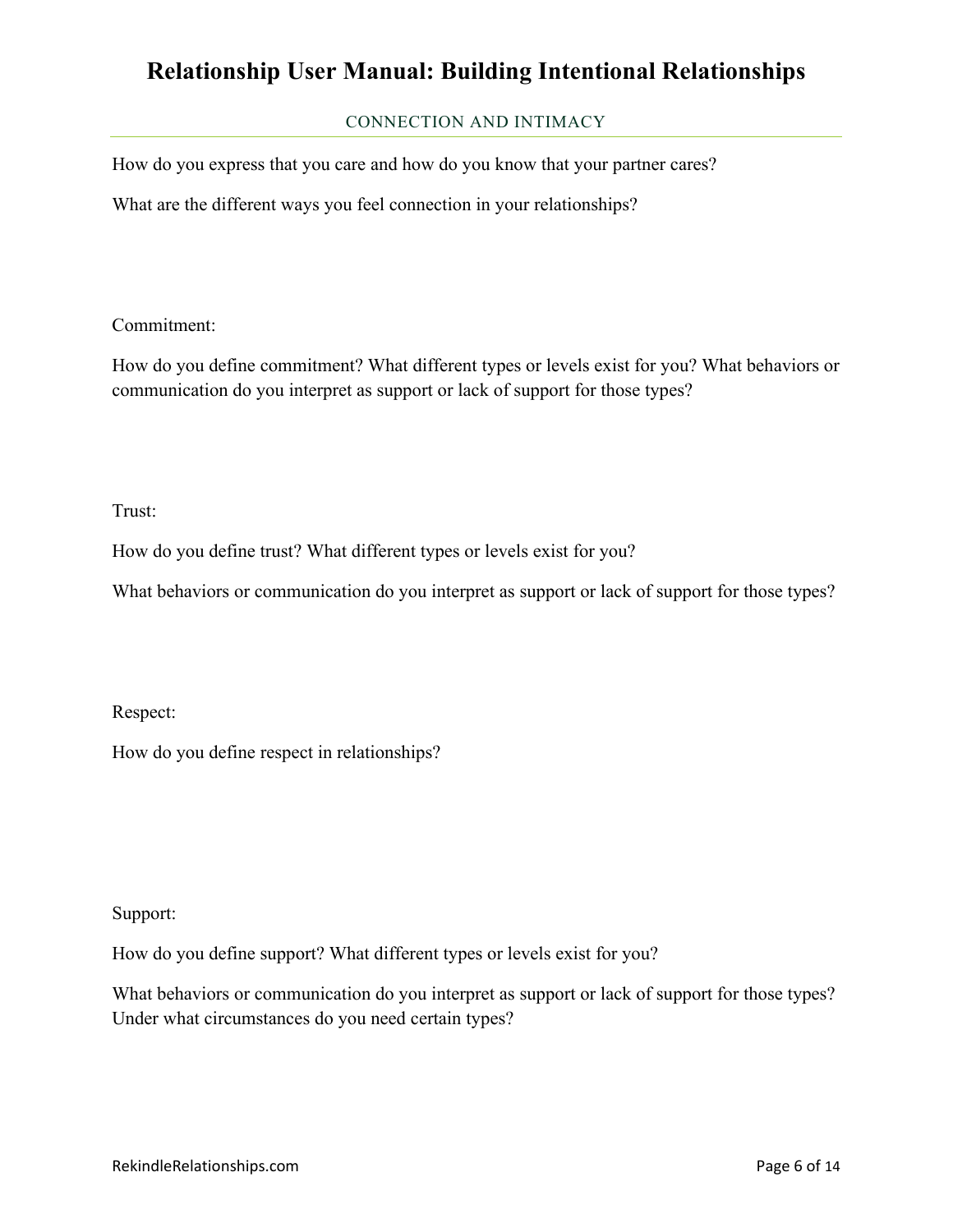#### CONFLICT

Feedback:

Do you respond well to feedback and constructive criticism? What ways do you like to give/receive feedback?

What types of feedback do you struggle with?

How can others help you be more receptive to feedback?

Slights:

How do you handle minor conflicts and slights you have with others? Do you talk about them or ignore them?

How do you handle minor conflicts and slights others have with you?

### Fights:

How do you prefer to fight? What are your rules of engagement and disengagement? When in a fight, do you need to remain engaged until it is resolved, or do you need time away?

Conflict Resolution:

How do you prefer to resolve conflict? (Cooperation, compromise, forcing, accommodation, avoidance)?

Do you have any experience with conflict de-escalation?

How have you de-escalated conflicts in the past?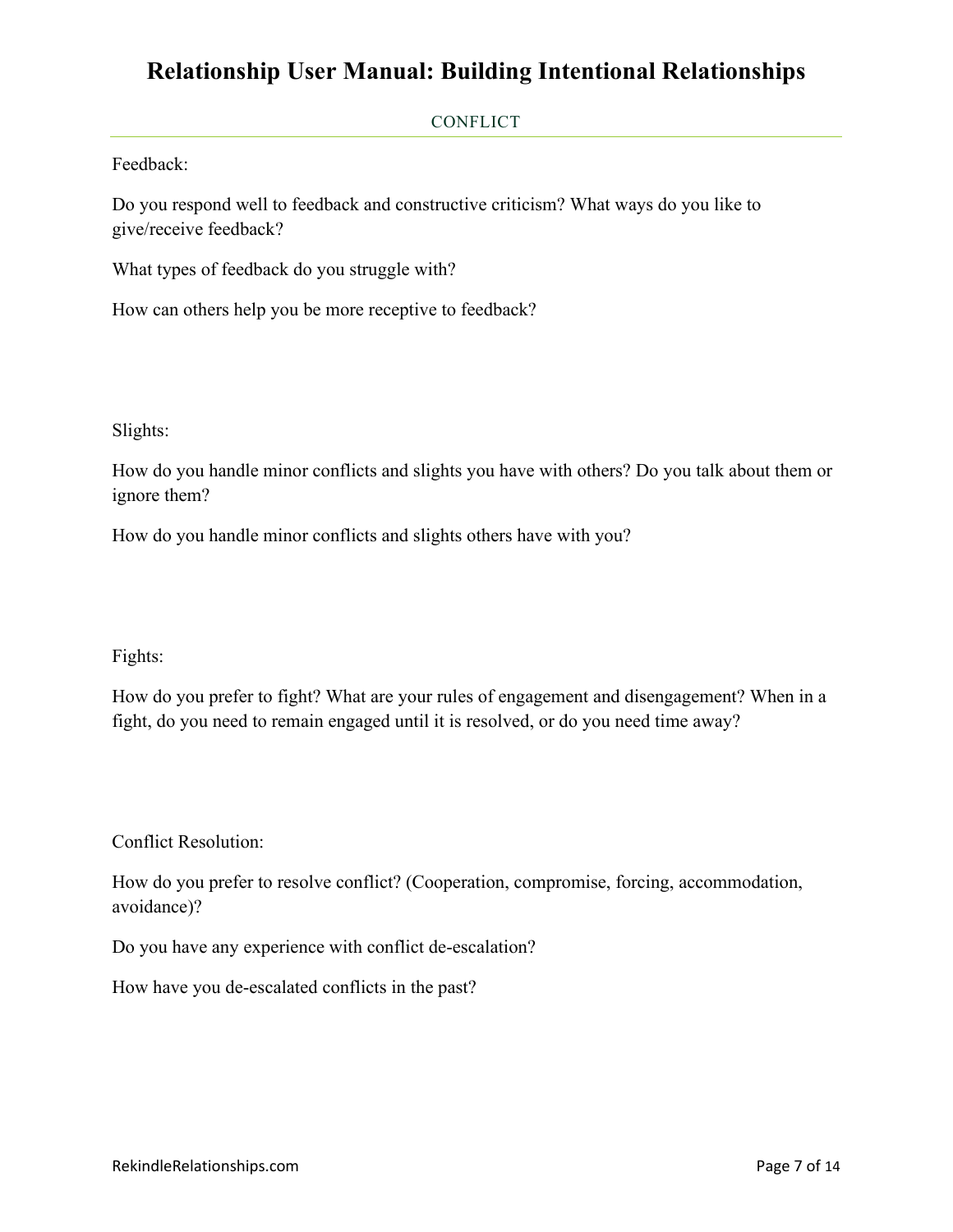### TRIGGERS:

What are your biggest triggers and where do they come from?

Do you have any trauma that when triggered affects your ability to be a good communicator?

What behaviors or situations push your buttons or put you into a negative space? How can these be avoided?

What's the best way to support you when you've been triggered?

Apologies:

What makes a good apology?

How do you prefer to apologize to others?

How do you prefer to receive apologies?

#### PATTERNS & BEHAVIORS

What positive patterns or behaviors do you have that help support, nurture, and build your relationships?

What negative patterns or behaviors do you have that harm or destroys your relationships?

How are you working on these? How can others help support you?

Which of these have you accepted that you cannot or will not change?

Struggles:

What are the things you struggle most with in a relationship? What, if anything, are you doing to overcome these struggles? How can others help?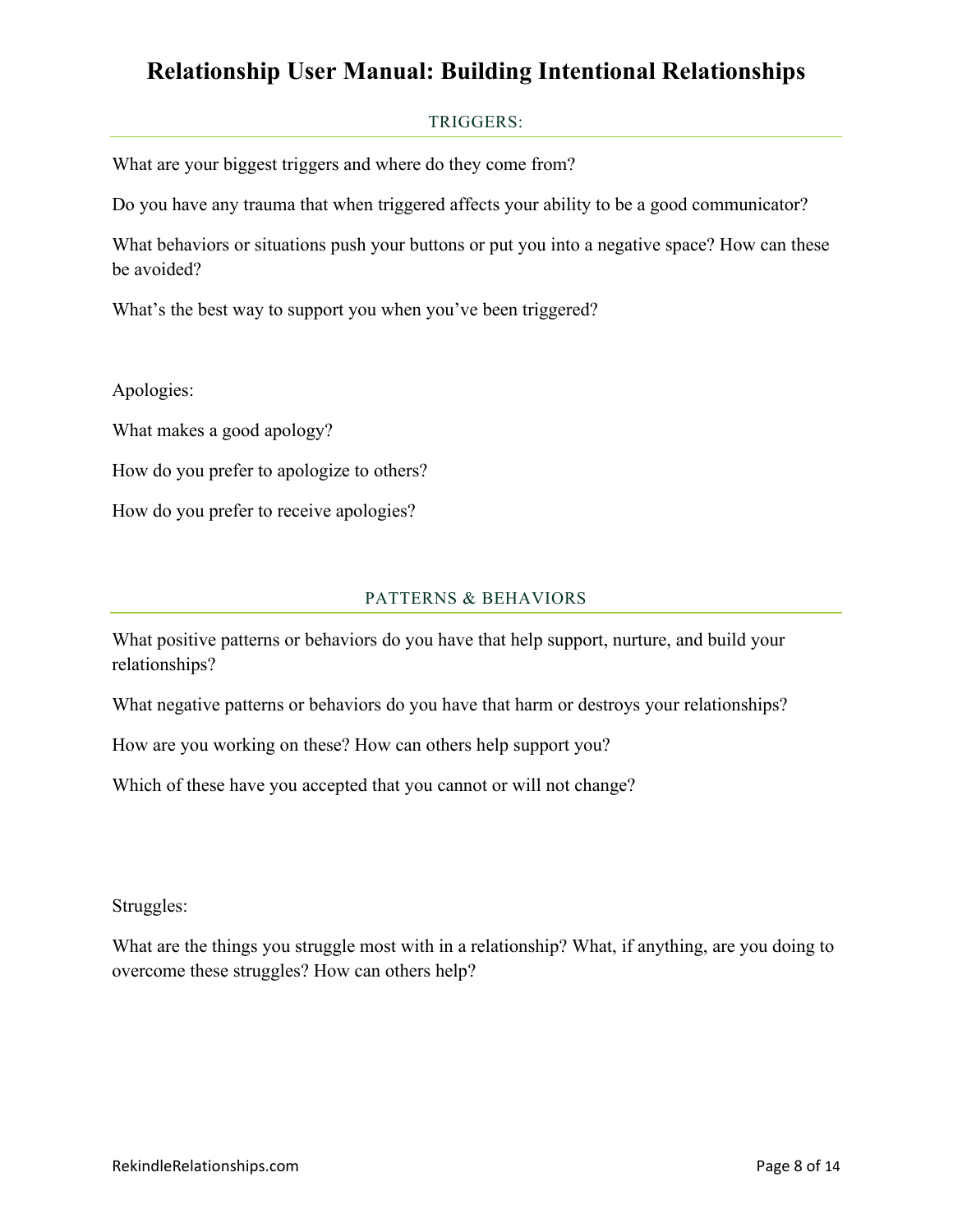Strengths:

What are your greatest strengths in a relationship?

How does it make you feel when others appreciate those strengths?

How can others use your strengths most effectively?

### BOUNDARIES & LIMITS: HEALTHY BOUNDARIES CREATE HEALTHY RELATIONSHIPS

What are your hard boundaries or limits, that once crossed would severely harm the relationship?

What are your soft boundaries or limits that put stress on your relationship?

Security:

What makes you feel secure in a relationship? What makes you feel insecure?

Do you burden your partner(s) with your insecurities, or do you manage them on your own? What, if anything, would you like to change in how you feel secure?

What can others do to help?

### Jealousy:

How often do you get jealous? What fears come up the most for you in relationships and how do you manage them?

How do those fears get expressed in how you interact with others?

Fidelity:

What level of fidelity do you require from someone you are involved with?

Can they flirt with others, kiss others, have sex with others? What about platonic friendships?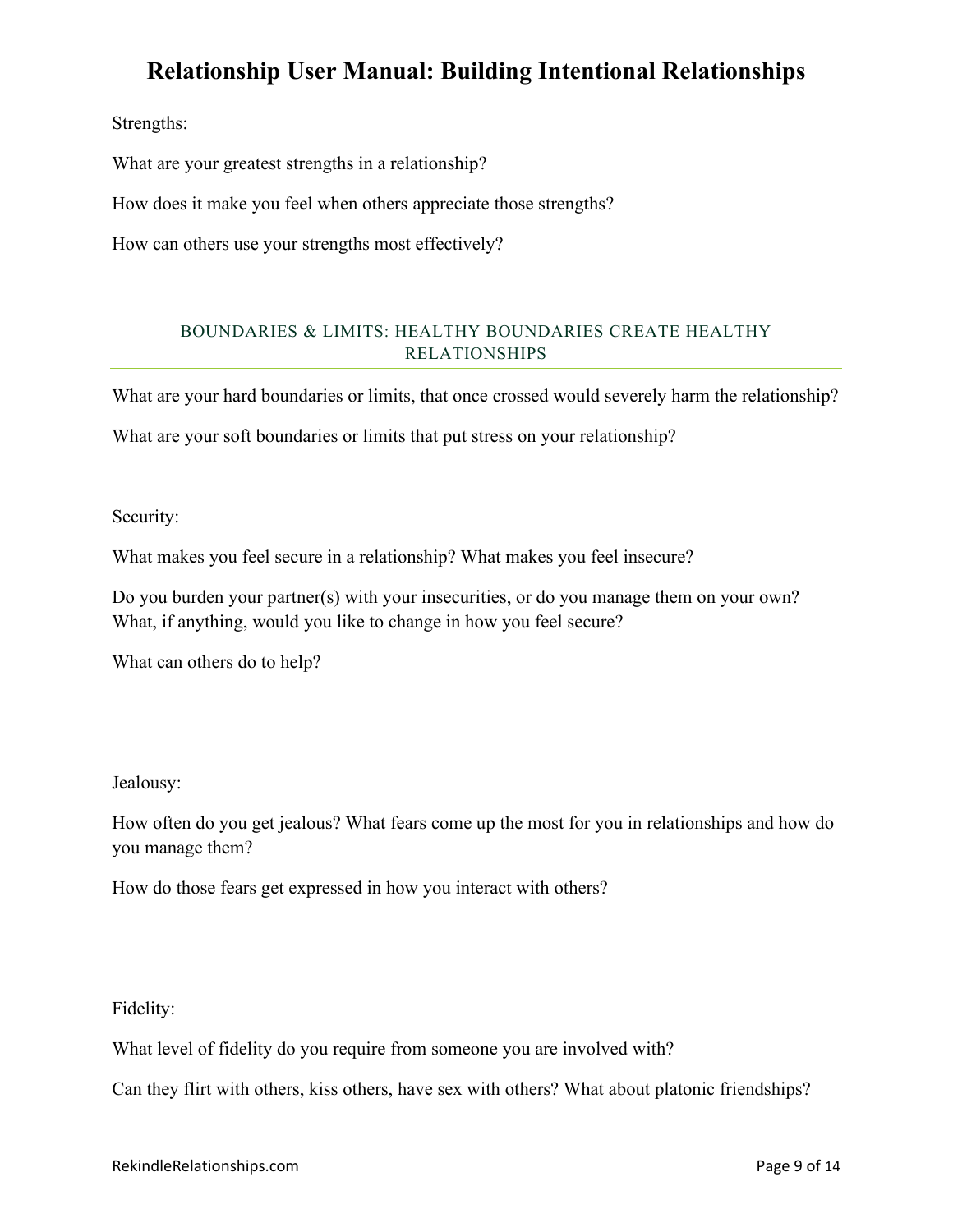Stressors:

What things in life give you stress? What aspects of relationships in particular give you stress?

How can someone tell when you are becoming stressed?

Operating Under Stress

How do you change in how you relate to other people under stress? How can people best interact with you when you're stressed?

Recharging & Relaxation:

How do you relieve your stress? How can others support you in relieving your stress?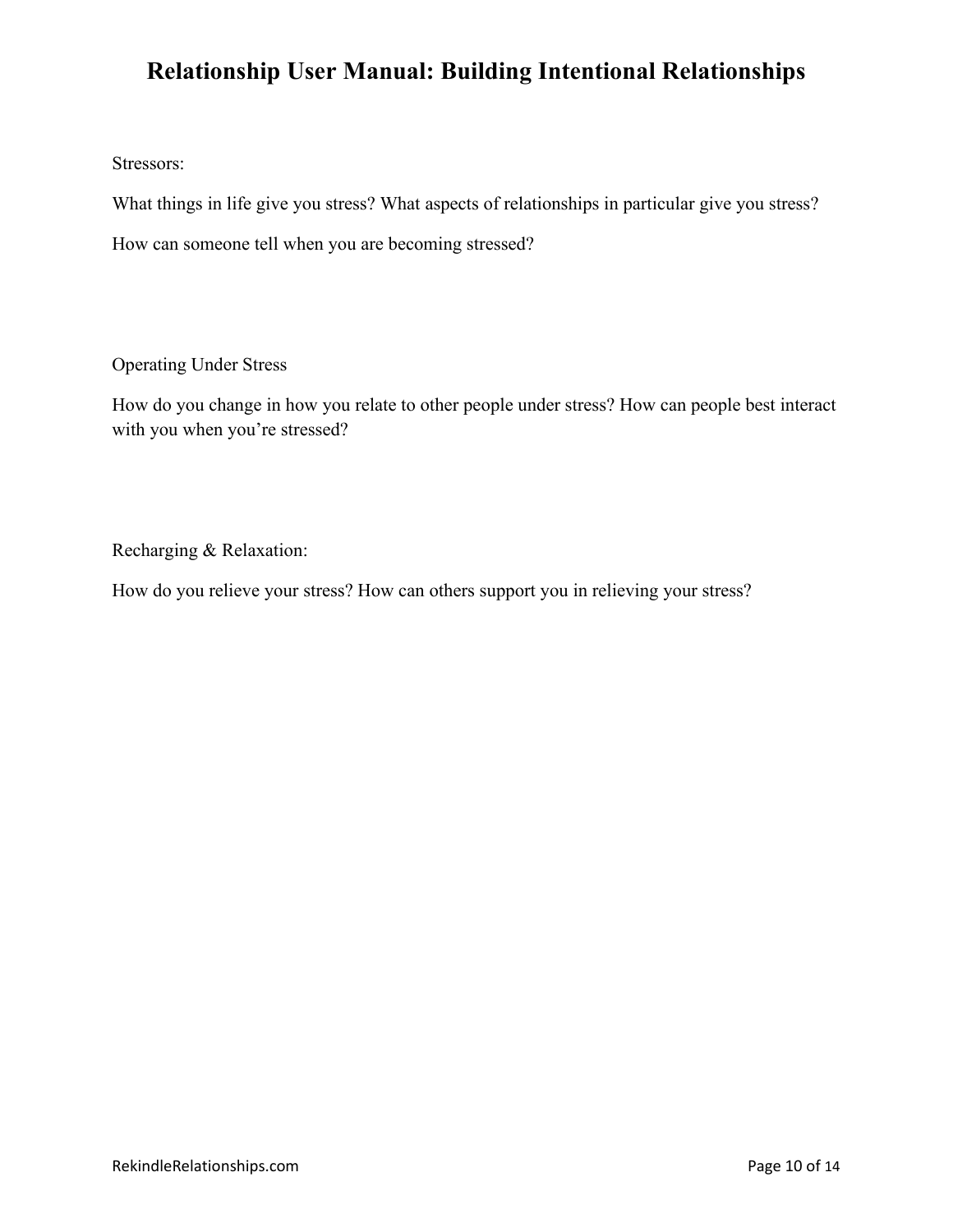#### LOVE

How do you define love?

 Do you have any healthy examples of love in your life or couples that you know personally that have healthy and thriving relationships?

What are the different types of love to you, and with which people do you express that love?

#### Love Languages:

What is your Love language? How do you best give and receive love? Don't know? Take 5 love [languages](https://www.5lovelanguages.com/quizzes) quiz.

#### Romance:

What does romance mean to you and how important is it to you?

What gestures do you find romantic?

How often do you need dates and what counts as a date to you?

Progression:

How do you like a relationship to proceed?

What stages do you want a relationship to go through? At what pace?

What are your relationship markers and how do you determine when a relationship becomes serious?

Note: non-monogamous individuals may want to read ["Stepping off the relationship Escalator"](https://www.amazon.com/Stepping-Off-Relationship-Escalator-Uncommon/dp/0998647012)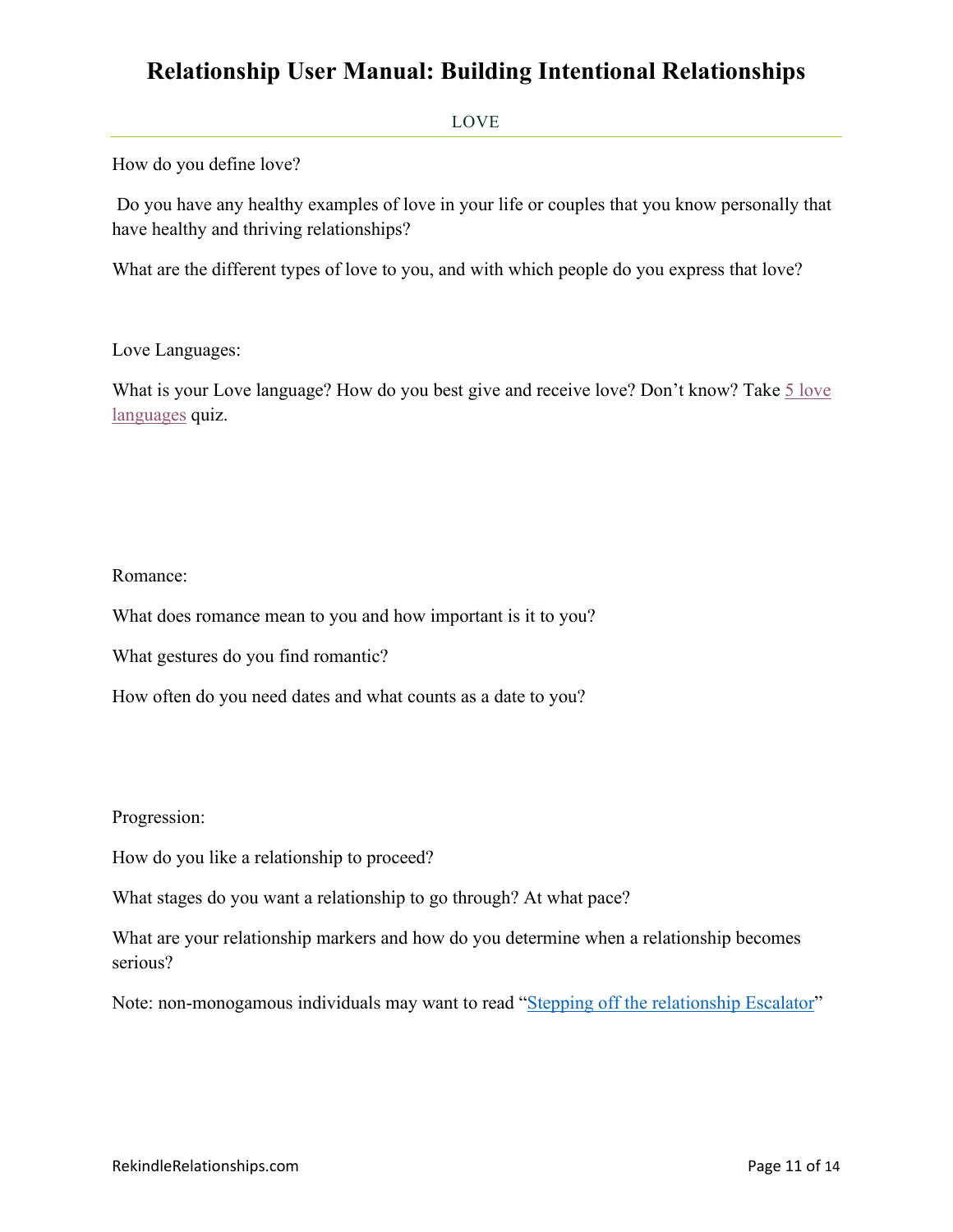SEX

Type & Frequency:

How do you define sex? What kinds of sex do you love? What kinds of sex do you hate?

How do you define foreplay?

Do you have a strong preference for one gender?

What types of sex are off-limits? How often do you like to have sex?

Turn-Ons:

What turns you on Physically and emotionally?

What gets you in the mood for sex?

What gets you in the mood for flirting or foreplay?

Turn-Offs:

What turns you off physically and emotionally?

What kills the mood for you for sex?

What kills the mood for flirting or foreplay?

### Flirting

How do you define flirting? What types of flirting do you like/ dislike? How much do you like being flirted with?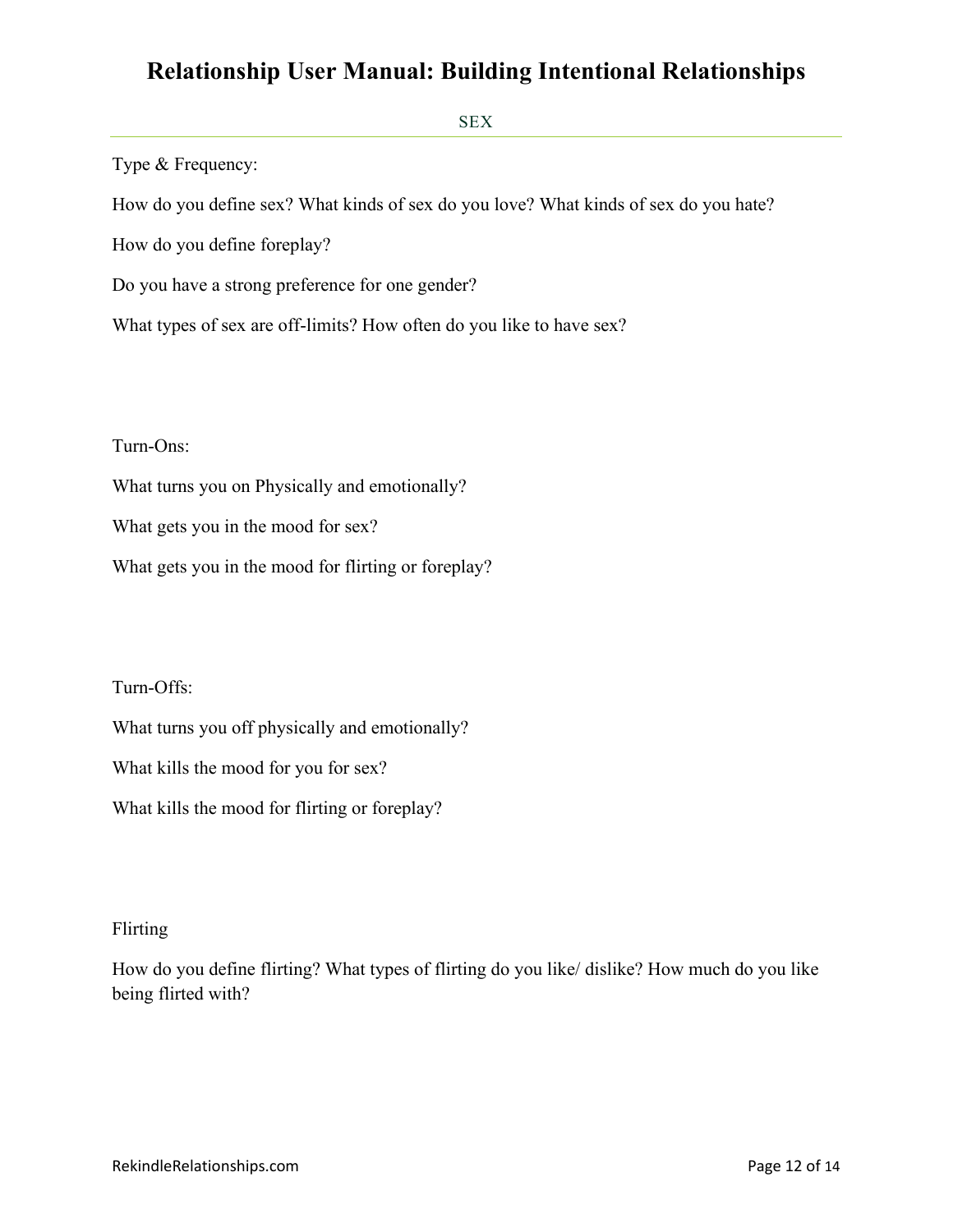Kissing, Touch, and PDA:

Does how you like to be touched differ in public vs in private? What amount and type of public displays of affection are you comfortable with? Kissing? Touch?

How do you like to be kissed? Where do you like to be kissed? How does this change in different situations? How do you like to be touched? Where do you like to be touched/kissed? How does this change in different situations?

Emotions:

How do your emotions interact with your sexuality? What emotions must you feel to engage with someone sexually? What emotions force you to disengage?

### Kinks:

What kinks or specific types of sex, if any, are a requirement or strong preference to be in a sexual relationship with someone?

### Rules of Engagement:

What types of consent (non-verbal yes, verbal yes, enthusiastic verbal yes) do you require? How does this differ for different types of interaction (kissing, foreplay, sex)?

Behaviors that I will not tolerate.

- Non-consensual physical violence. Full stop.
- $\bullet$  ...